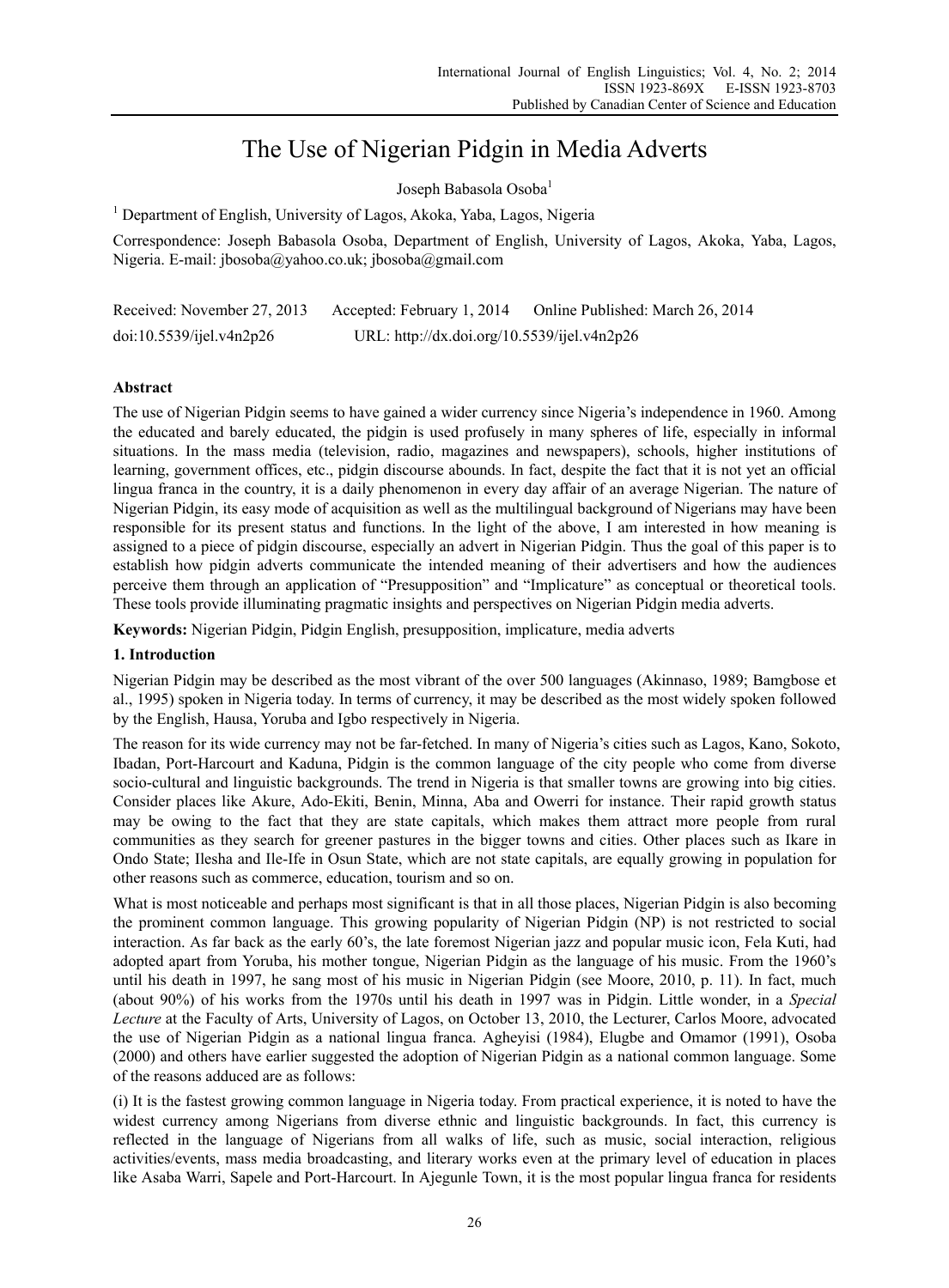from diverse ethnic and linguistic backgrounds. Moreover, for the younger generation, it is fast becoming a creole for the vast majority of them who now speak it as a primary or first language. This trend was noted by Ifode (1983-1984) in the use of NP (which she erroneously termed Nigerian Pidgin English (NPE)) in Port-Harcourt.

(ii) In Nigeria, there are literary works that are either fully or partly written in Nigerian Pidgin.Major General Mamman Vatsa's poem, "Tori for Get Bow Leg"; Ken Saro Wiwa's *Soza Boy*; Aig Imoukhuede's "*My Pidgin Stew and Sufferhead*", Fadaka's *Pidgin Translation of the Universal Human Rights* are entirely in Pidgin. In the works of prominent Nigerian literary icons such as Wole Soyinka, Chinua Achebe, Festus Iyayi, Gabriel Okara, Nigerian Pidgin is evident.

(iii) As noted in my abstract, among the educated and barely educated, Nigerian Pidgin is profusely used in many spheres of life, especially in informal situations. Thus, in the mass media (television, radio, magazines and newspapers) hospitals, police stations, schools, higher institutions of learning, government offices, etc., Nigerian Pidgin is widely used.

In this paper, I attempt to employ presupposition and implicature based on Fairclough's Critical Discourse Analysis (CDA) for interpreting Nigerian Pidgin media adverts through an analysis selected electronics media texts. My goal is to establish how a piece of radio advert in Nigerian Pidgin communicates the intended meaning of the advertiser(s) through presupposition and implicature. This approach is significant because it provides an invaluable insight into implicit and explicit discourse features of Nigerian Pidgin adverts which attract advertisers and their agents to the use of the language for media adverts. A major implication of this is that the goal of reaching the greatest or highest number of potential consumers, clients or customers becomes easy to achieve or attain as a result of the nature, characteristics and use of Nigerian Pidgin.

## **2. The Origin, Nature and Characteristics of Nigerian Pidgin**

The origin of Nigerian Pidgin may be difficult to state with precision. Evidence in literature points to the fact that, as far back as the eighteenth century, Nigerian Pidgin English, the forebear of Nigerian Pidgin, was already being used especially in the city states of the Niger Delta region (see Agheyisi, 1984, p. 211; Ogu, 1992, p. 85). As suggested by Agheyisi (1984), this early pidgin was used primarily, if not exclusively, in the restricted context of trade. But gradually, the social conditions as well as the introduction of schools by the missionaries and colonial governments led to its spread and development as noted by Flint (1960, p. 83):

… The absorption of large numbers of Ibo (Igbo) east of the Niger produced an extra-ordinary cosmopolitan effect, in which most cities became trilingual, speaking the native Ijo; Efik; Ibo (Igbo); and Pidgin English, the language of trade with Europeans. By the end of the eighteenth century, there were even rudimentary schools in Calabar for the teaching of Pidgin English, reading and writing with the object of producing clerks and book keepers.

Today, what Nigerians speak may be described as Nigerian Pidgin which developed from Pidgin English, a variety of English. Like any other human language, Nigerian Pidgin is not uniformly characteristic in all parts of Nigeria. In fact, varieties abound in all places, spheres and situations where it is found and used (see Marchese  $\&$ Shnukal, 1982; Agheyisi, 1984; Elugbe & Omamor, 1991; Faraclas, 1996; Osoba, 2000).

Interestingly, as noted by Agbegisi (1984, p. 213), sociolinguistic profile of NPE (Nigerian Pidgin English) has not failed to produce some linguistic effects. Such a label as "Pidgin English" (or Pidgin or Broken English, alternative names for NPE) has come to be associated with a wide range of forms, united essentially by their negative classification as "non-standard English". Indeed, "Pidgin English" is used and understood, often loosely, to apply to all of those names or labels. Thus the erroneous name, "Pidgin English", is today still attached and given to "Nigerian Pidgin" which has now been observed to be a non-variety of English, but a linguistic system on its own (see Elugbe & Omamor, 1991; Faraclas, 1996; Osoba, 2000). It is on this basis that my analysis is based on a sample of Nigerian Pidgin discourse found in the Nigerian media.

Ifode's (1983-1984, p. 201) attempts to put NPE in the general social context may also provide an insight as follows:

The main contexts of NPE use are markets, hotels, motor parks, government and private offices and schools at all levels. In markets and motor parks, it is the primary mode of communication. In the schools, NPE is prevented from becoming primary by the social stigma attached to it as a non-standard variety of the former colonial language. Some churches reproduce this stigma and hold on to Standard English, while others use NPE as the primary medium. The same can be said of offices, where social hierarchy is the primary determinant of pidgin use.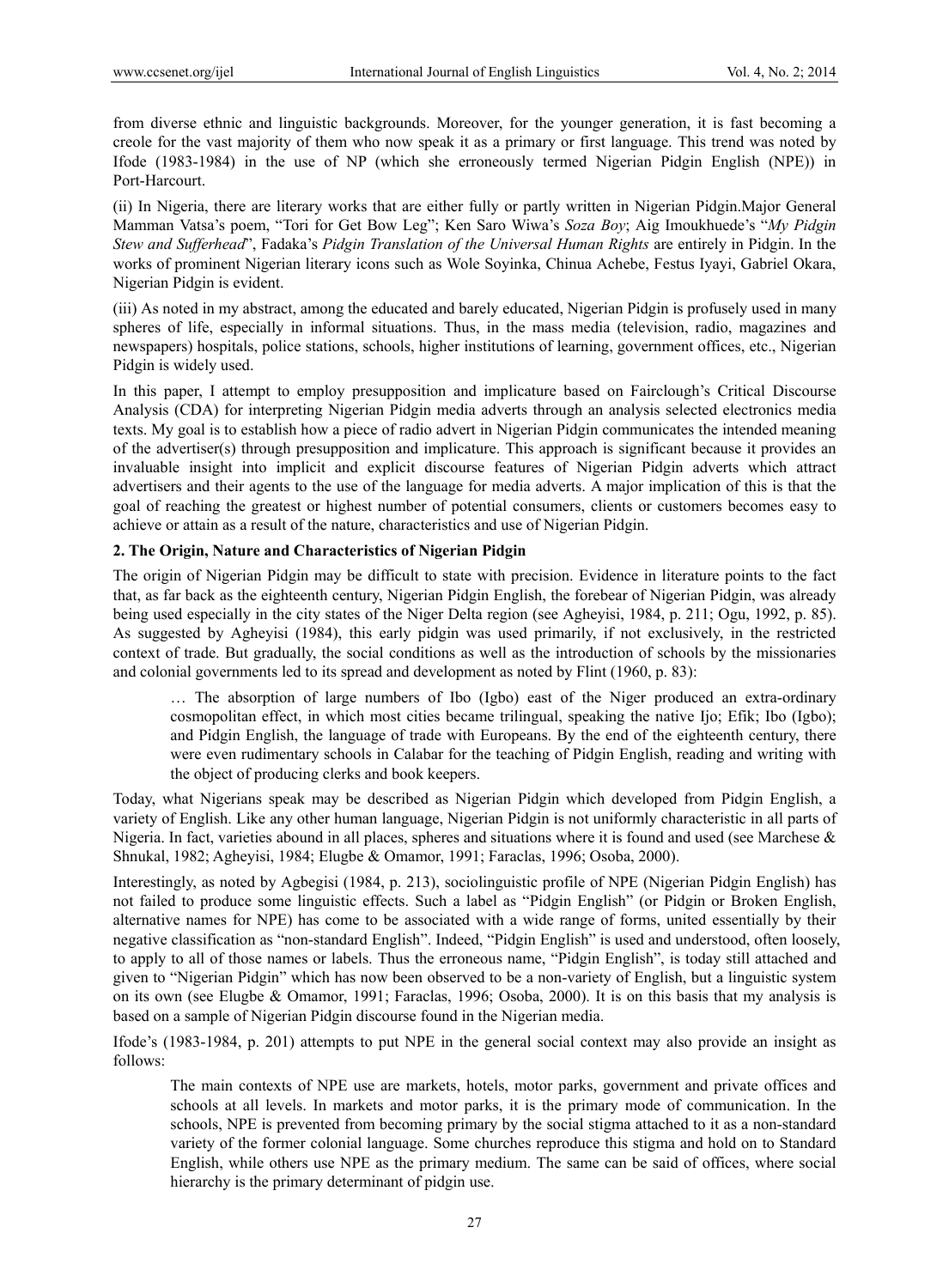In her attempt to determine whether or not NPE is creolising, Ifode (Ibid.) conducted an illuminating survey showing the number of children who used the language in Port-Harcourt (between the ages of 8 and 12 and living with their parents) as mother tongue, first language or primary language at home. The summary of her findings is tabulated below:

| <b>FIRST LANGUAGE</b> |                | <b>NPE</b> | MT | <b>UNKNOWN</b> |
|-----------------------|----------------|------------|----|----------------|
| $\overline{4}$        | $NPE (n=20)$   | 6          | 10 |                |
| 12                    | $MT(n=38)$     | 10         | 16 |                |
| PRIMARY LANGUAGE      | $BOTH (n=12)$  | 4          |    | 5              |
|                       | Total          | 20         | 29 | 21             |
|                       | $(Total n=70)$ |            |    |                |

From her summary above, out of a total of 70 children, 20 spoke NPE as their primary language; only 6 spoke it as their first language (FL) while 10 spoke their mother tongue first. To her, the most significant correlation which emerges here is a negative one: less than half of those who had either NPE or MT as a primary functional language were known to have had it as their first language; and correlation is worse for NPE (38%) than with MT (62%) by a very large margin if the unknowns are regarded as neutral. This is ironic in the sense that, in spite of its wide currency, NP is still perceived as a low/sub-standard variety of the English language especially among the educated speakers (see Bronahan, 1958; Obiechina, 1974; Adekunle, 1974, 1979). Ogu's (1992, p. 85) observation is illuminating in this regard:

The Nigerian Pidgin variety has also been identified by linguists. This is a variety that has become highly integrated into our Nigerian culture. It does not use English language structures, spelling, and phonology. When vocabularies are similar, they may not be identical. This variety is used all over the country so much so that it should be regarded as language of itself. However, in our situation in Nigeria, it is seen as a variety of English.

This is perhaps why media adverts in NP are set against the background of cordiality, intimacy, humuor, or other informal situations.

## **3. NP Media Adverts as Communicative Exchanges**

From a layman's perspective, media adverts may be interpreted as any piece of linguistic communication. It may be described as a written or spoken form of language used in interaction by interlocutors. In every communication, the interlocutors tend to be concerned with the way information is organized. Thus any form of communication, such as dialogues, poetry, drama, prose, memos, letters, commentaries etc. in any linguistic form or language can also be described as a piece of discourse.

In his work, *Language and Power*, Fairclough (2001, pp. 16, 18-19) provides a fascinating conception of language as discourse, language as a form of social practice. In an attempt to make clear what discourse is, he differentiates discourse from text. To him, "a text is a product rather than a process—a product of the process of text production." In his work, the "term, discourse, is used to refer to the whole process of social interaction of which a text is just a part". This process is said to include both process of production and process of interpretation, for which the text is a resource.

Thus discourse is seen as involving two types of social conditions: (1) social condition of production and (2) social conditions of interpretation; which relate to three different "levels" of social organization, the level of the social situation, or the immediate social environment in which the discourse occurs; the level of the social institution which constitutes a wider matrix for the discourse; and the level of the society as a whole. In sum, discourse can be described as the relationship between texts, interactions and contexts. The following diagram by Fairclough (2001, p. 21) illustrates this: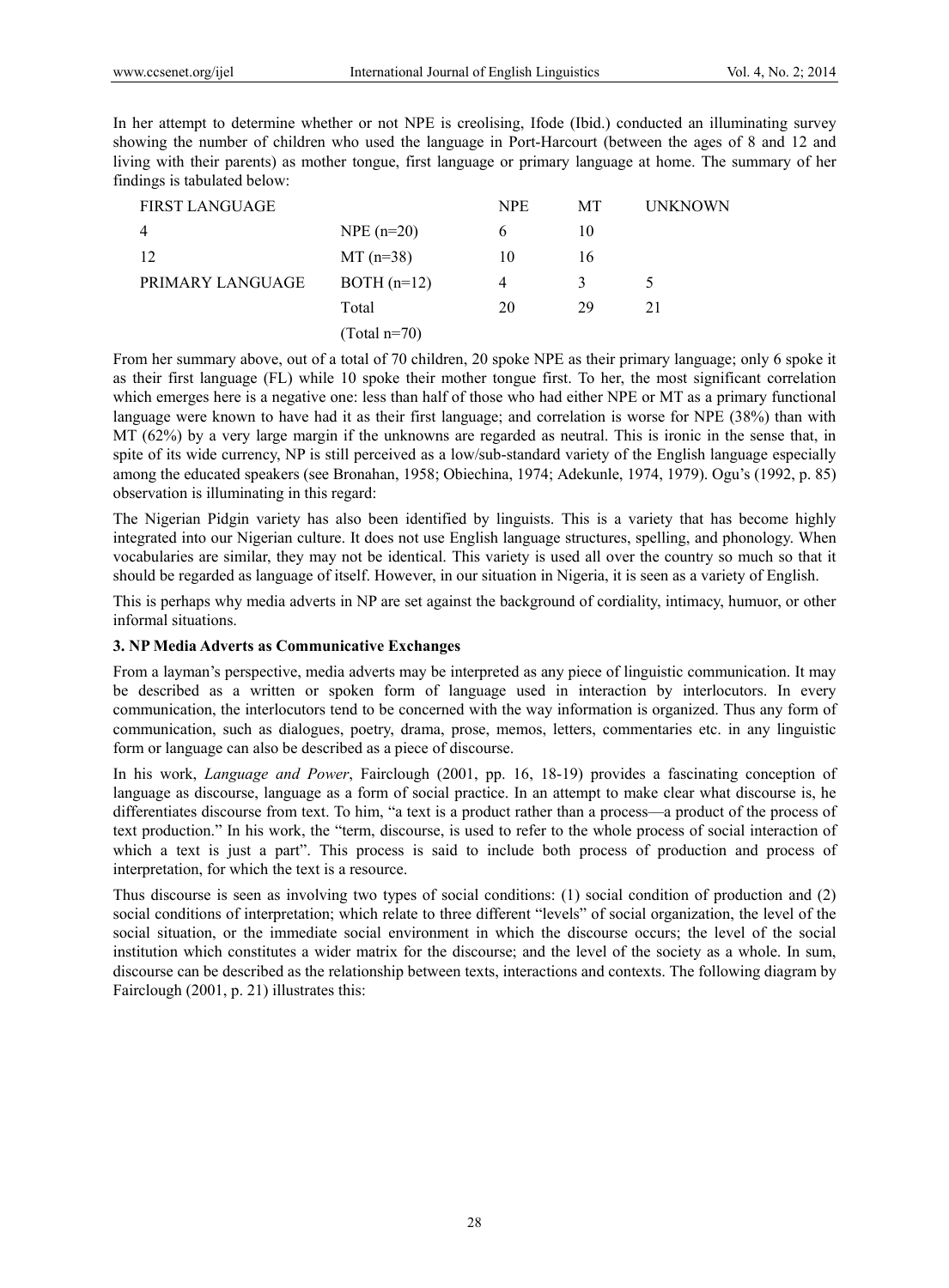

Figure 1. The relationship between texts, interactions and contexts

Following Fairclough's (2001) illuminating argument, I assume that media adverts in NP constitute a piece of discourse.

# **4. Media Adverts in Nigerian Pidgin**

Nigerian Pidgin is used extensively in the nation radio networks for advertisement. The text of the adverts in Nigerian pidgin when considered in its relationship with its contexts as well as its advertisers and audience becomes a piece of discourse in the light of Fairclough's argument and propositions. As noted earlier, every use of language involves context, text and interlocutors. This is valid for every human language as it is for Nigerian Pidgin. Thus any use of NP for the purpose of interaction may be regarded as discourse. The notion of Nigeria pidgin may be valid therefore for samples of texts of media programmes and adverts.

Historically, Nigerian Pidgin (NP) was introduced into radio broadcasting in Nigeria by Mr. Frank Imoukhuede, a Director with Arts Department of the National Theatre in the 1980's. It started with request programmes in NP aired on *Radio Nigeria 2*. *Radio Nigeria 3*, which was established later, became a full-fledged Pidgin station. From its establishment till today, all its programmes are broadcast in NP. The name *Radio Nigeria 3* was later changed to *Wazobia FM* in 1997 by the Federal Government of Nigeria. The reason for adopting NP is simply to be able to reach its largest audience at the grassroots level. Elugbe and Omamor (ibid, p. VI) observe

But NP is used unofficially in education, informally in religion and now, officially, in news broadcasting in Anambra, Bendel and Rivers States. This is happening both on the television and radio. Radio Enugu (now Anambra) is the latest addition to Broadcasting Stations which now provide news and other serious Programmes in NP.

This may suggest that presupposition is embedded in NP media adverts.

# **5. Presupposition in NP Media Adverts**

In any linguistic enterprise, effective communication depends to a large extent on the shared knowledge or values that exist or prevail contextually among interlocutors. It is this shared knowledge or values that enhance the interlocutors correct interpretation of each other's utterances and messages. It is on this assumption that the pragmatic notion of presupposition rests. Yule (1996, p. 134) regards the assumption that the hearer and the speaker have about what they assume to be true as presupposition. To him,

When a speaker uses referring expressions like *this*, *he* or *Shakespeare*, in normal circumstances, she is working with an assumption that the hearer knows which referent is intended… What a speaker assumes is true or is known by the hearer can be described as a presupposition.

As noted earlier, linguistic messages are designed based on the assumptions about what hearers already know. These assumptions are based on the shared knowledge or values that exist among interlocutors but may sometimes be mistaken. Yule (1996, p. 132), Palmer (1996, p. 166), Mey (2001, p. 28) and Levinson (2003, p. 167-176) provide illustrative accounts of the notion of presupposition. Levinson (ibid, p. 173) illuminates a set of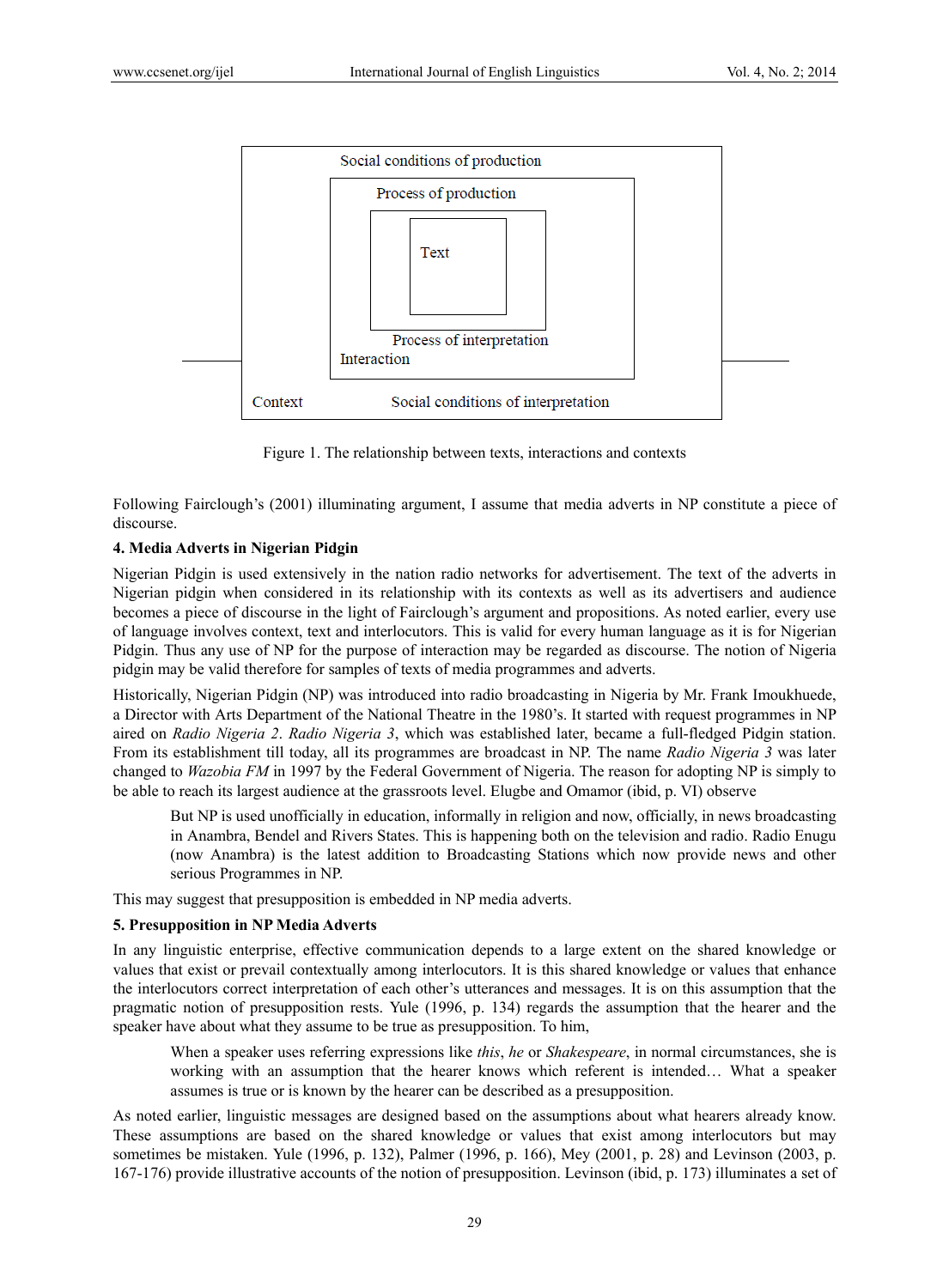important distinctions and alternative approaches adopted by linguists as follows:

- 1) the distinction between logical implication or entailment and presupposition (in the work of Frege and Strawson )
- 2) the contrast between assertion and presupposition (again in the work of Frege and Strawson)
- 3) The issue of whether it was proper to think of presupposition as a relation between sentences (as Frege sometimes did) between statements (as Strawson held) or between speakers on the one hand and assumptions on the other (as Frege did, on other occasions).
- 4) the issue of whether the apparent ambiguity of negation between a presupposition- denying sense and a presupposition-preserving sense is to be thought of as a scope distinction (a structural ambiguity) or lexical ambiguity.
- 5) the possibility that apparently background assumptions, presuppositions, could in fact be viewed as assertions of entailments, on a par with the rest of a sentence's meaning(Russell's approach).

In addition, he lists a certain range of presuppositional phenomena that had been adduced in the philosophical literature which includes the presuppositions of

a. singular terms, e.g., definite descriptions, proper names

b. quantified noun phrases, e.g., "All of John's children" can be claimed to presuppose "John has children" (Strawson, 1952).

c. temporal clauses (as in Frege's example quoted above).

d. changes of state verb: e.g., "Betrand has stopped beating his wife" can be claimed to presuppose "Betrand had been beating his wife" (Sellar, 1954).

From his explication of the various approaches to and distinctions (Frege and Strawson, Strawson (1952), Russell, Sellar (1954) and so on) of presupposition, Levinson (2003) identifies two distinct kinds of presupposition in natural languages: (1) *semantic presuppositions* expounded by Strawson (1952) and (2) *pragmatic presupposition* as expounded by Keenan (1971). In the summary of his explication of semantic presupposition, Levinson (ibid, p. 204) clearly notes and asserts:

Semantic theories of presupposition are not viable for the simple reason that semantics is concerned with specification of invariant stable meanings that can be associated with expressions.

For this reason, and others catalogued by Stalnaker (1974); Kempson (1975), Wilson (1975) and Boer and Lycan (1978), semantic theories of presupposition have been abandoned and replaced or substituted with *pragmatic presupposition* whose basic concepts are appropriateness (or felicity) and mutual knowledge or common ground or joint assumption. This is indicated in his definition:

An utterance A pragmatically presupposes a proposition B if A is appropriate only if B is mutually known by participants.

Thus by uttering a sentence whose presuppositions are, and are known to be false, we are merely producing an inappropriate utterance, rather than (on the semantic view) to have asserted a sentence that was neither true nor false. Thus an NP advert may be accepted as been appropriate or not.

The approach I have adopted in this paper is that of *Pragmatic Presupposition* for the reason that it is more relevant and provides a sound basis for the explication and analysis of NP discourse corpus.

## **6. Implicature in NP Media Adverts**

Implicature may be described as a principle or communication strategy which implies what the speaker does not actually say and what the hearer does not know (see Palmer, 1996, p. 173). This may be seen as one of the most complex nature of communication in the sense that both "speaker and hearer", or interlocutors must be very cooperative in their social interaction for efficient communication to take place. This principle, with four maxims, was first propounded or expounded by Grice (1975) (see Yule, 2006, p. 145). According to Grice, talk exchanges are characteristically "cooperative efforts" in which each participant recognizes a common purpose or set of purposes, or at least a mutually accepted direction (see Jianmin, 1999, p. 8). The four maxims or criteria supporting the principle are as follows:

Quantity: Make your contribution as informative as is required, but not more or less, than is required.

Quality: Do not say that which you believe to be false or for which you lack evidence.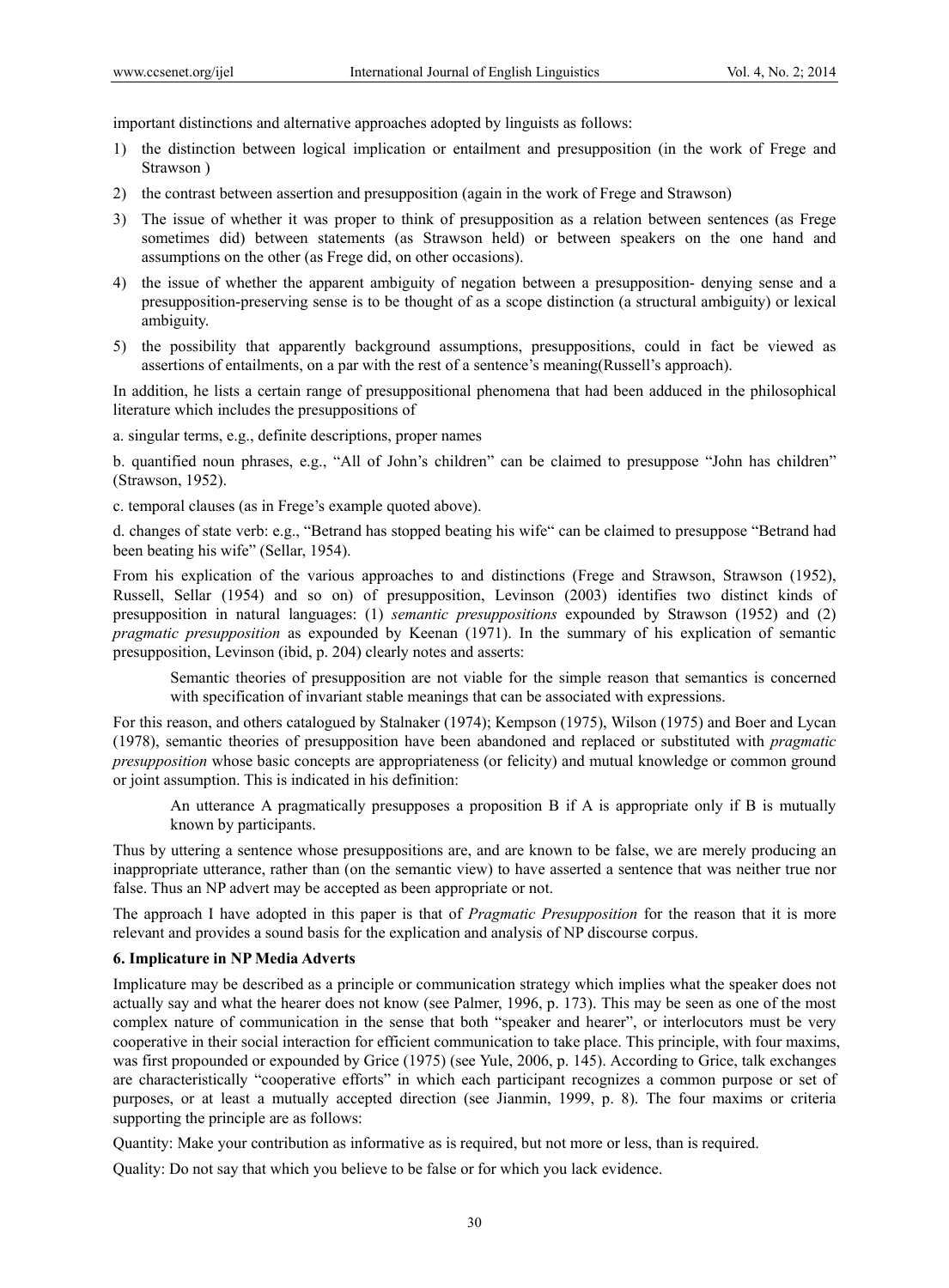Relation: Be relevant

Manner: Be clear, brief and orderly.

Thus, the notion of implicature may be interpreted as suggesting additional or extra information or information beyond the literal sense. This is applicable to NP discourses in which interlocutors may have to interpret verbal exchanges, texts, and discourses beyond their ordinary or literal sense.

Having examined the relevance and usefulness of both notions/ theories of *Presupposition* and *Implicature* as they relate to NP discourses, I now apply them as analytical tools to demonstrate their strengths, relevance and adequacy in the interpretation of the samples of the NP Radio discourse.

#### **7. Methodology/Presentation of Corpus**

The data for analysis was collected through listening to pidgin broadcasts and adverts on *Wazobia 95.1 FM*; Rhythm 93.1; and *Eko FM* Radio. These radio stations are based in Lagos and employ NP as their language of newscasts, adverts and other programmes to reach their widest audience at the grassroots level. Some of data were tape-recorded in order to ensure playback which is useful when transcribing pidgin discourse. The data collection spread between a period of 17 years (from 1993-2010). Only samples of our data are actually extracted for the purpose of our analysis since they tend to suffice for the explication of the features of *Presupposition* and *Implicature* which is our goal. Each text (find details and Standard English translation of each text in the *Appendix* to this work) of our corpus is organised into clausal and phrasal structures. These are then organised into their categorial units. However, since we are dealing with discourse, only the clausal and phrasal structures are considered for analysis. The texts are presented as follows:

**Text 1** 

Clause (1): Go dea

Clause (2): dem dey weit to elp yu o!

Clause (3): Go nao , an

Clause (4): rejista o !

Clause (5): Na onli wen yu regista

Clause (6): yu get rait to vot

Clause (7): Yo vot na im bi yo pawa o!

Clause (8): Di senta dem dey opin efreidey-bai-dey, from et o'klok fo di moni go rish sis o'klok fo ifni, from Monde etin May go rish Monde twenti-faif, 1992

Clause (9): Na di National Electoral Komishon

Clause (10): se mek wi kari dis tori rish yo domot ooo!

**Text 2** 

Speaker A:

Clause(1): Wai yu waka pas manu laik dat?

Speaker B:

Clause(2): Kom o,

Clause(3): na tru se yu go Pikolo haus?

Speaker A:

Clause(4): Yes,a go si am.

Speaker A:

Clause(5): An yu toch am wit yo and?

Speaker B:

Clause(6): Ah ah, wai a no go toch am ,eh?

Speaker A:

Clause(7): Abi yu de creis?

Clause(8): Yu no kno se Pikolo don kari AIDS?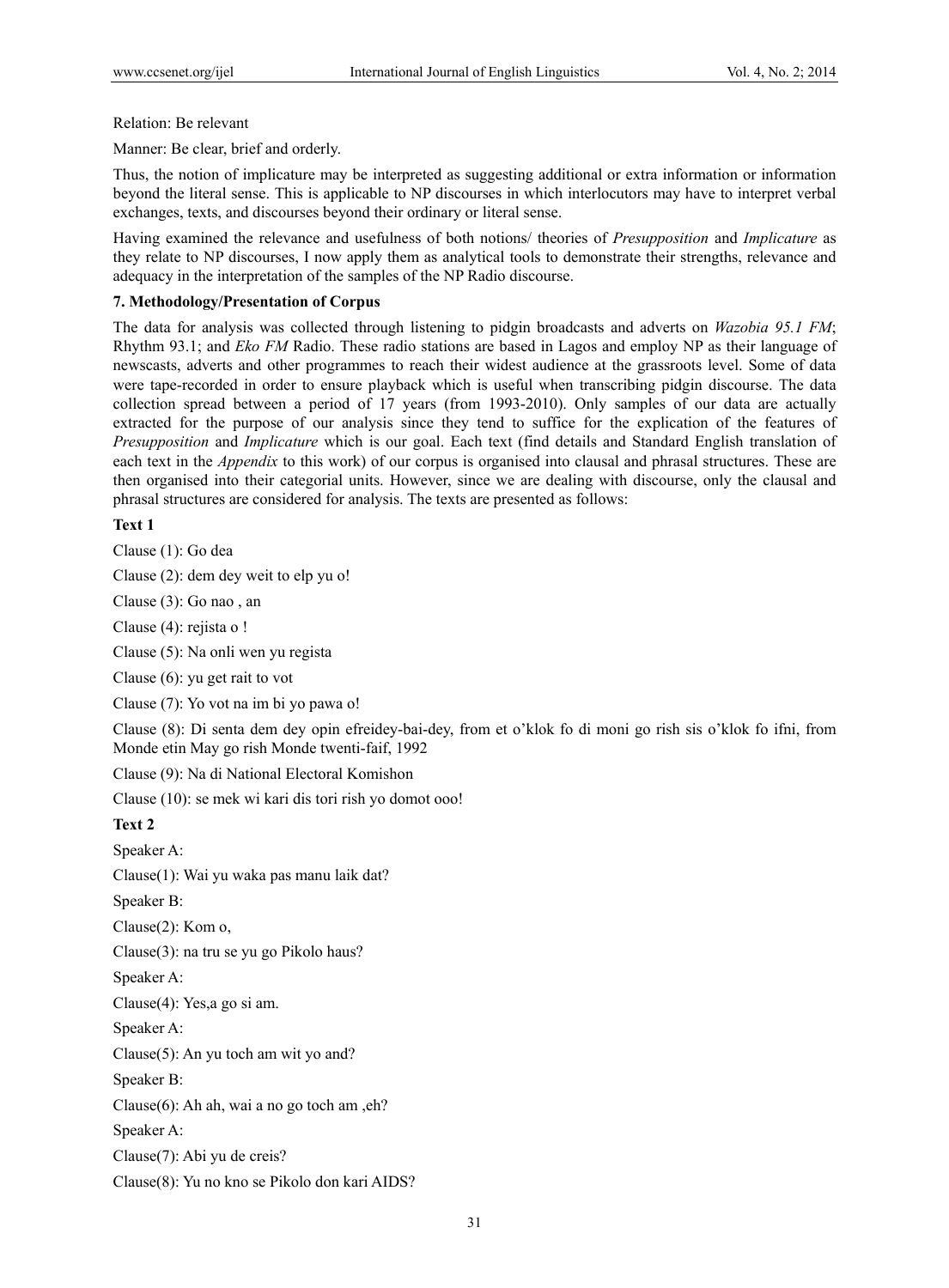## **Text 3**

Speaker A:

Clause(1): If na moni fo skul, o ospita bil;

Clause(2): weda na moni fo haus,o serimoni;

Clause(3): if na moni fo chop, o tu bai haus;

Clause(4): kontakt obodo Oyibo, an

Clause(5): yo moni go land, expres!

Speaker B: (Many Voices)

Clause(6): UBA Moni Gram

# **Text 4**

Speaker A:

Clause(1): Koret babes no de kari eni-hau bele!

Speaker B:

Clause(2): Yu don hia se a kari bele,

Clause(3): tok of se a go komot am ?

Clause(4): evin-sef, a nefa kash eni yanmayanma diziz

Clause(5): bikos a de uz kondom.

Speaker A:

Clause(6): Meki wi dey uz kondom plan tode an tomoro!

Speaker B:

Clause(7): Na tru tok mai sista.

Clause(8): If yu kari eni-hau bele,an

Clause(9): yu komot am, o

Clause(10): yu kash yanmayanma diziz,

Clause(11): yu fit skata yo shans to get pikin

Clause(12); wen yu don redi!

Clause(13): Bot wit kondom yu de kampe.

## **8. Analysis: Texts 1, 2, 3 and 4**

For us to know whether Texts 1, 2, 3 and 4 are *appropriate* within the context of *mutual knowledge*, common ground or joint assumption, it is important to examine the background or setting of the production and interpretation of the texts.

From my earlier discussion of text and discourse, I assume that the texts to be considered are part of the Nigerian Pidgin discourse which Fairclough (2001) describes as "… the whole process of social interaction". This process is said to include both the process of production and the process of interpretation for which the text is a resource. I shall now examine the two types of social conditions in which the Nigerian Pidgin discourse is involved (1) social conditions of production and (2) social conditions of interpretation.

*8.1 Texts 1, 2, 3 and 4 and Social Conditions of Production* 

These conditions operate at three levels as follows:

(1) the immediate social environment in which the discourse occurs;

(2) the social institution which constitutes a wider matrix for the discourse;

(3) the society as whole.

Texts 1-4 are produced for listeners of *Radio Nigeria 3* (*WAZOBIA FM*) and *Eko FM* at the lowest social level in Nigeria, that is, people living in Ajegunle, Mushin, Oshodi, Obalende, Mile 2, Okokomaiko, Orile-Iganmu and other low-classed areas of Lagos State. Even though the radio station is situated in Ikoyi, a high-classed area of Lagos State, its programmes and adverts are directed at the low-classed Nigerians as its widest audience. *Eko*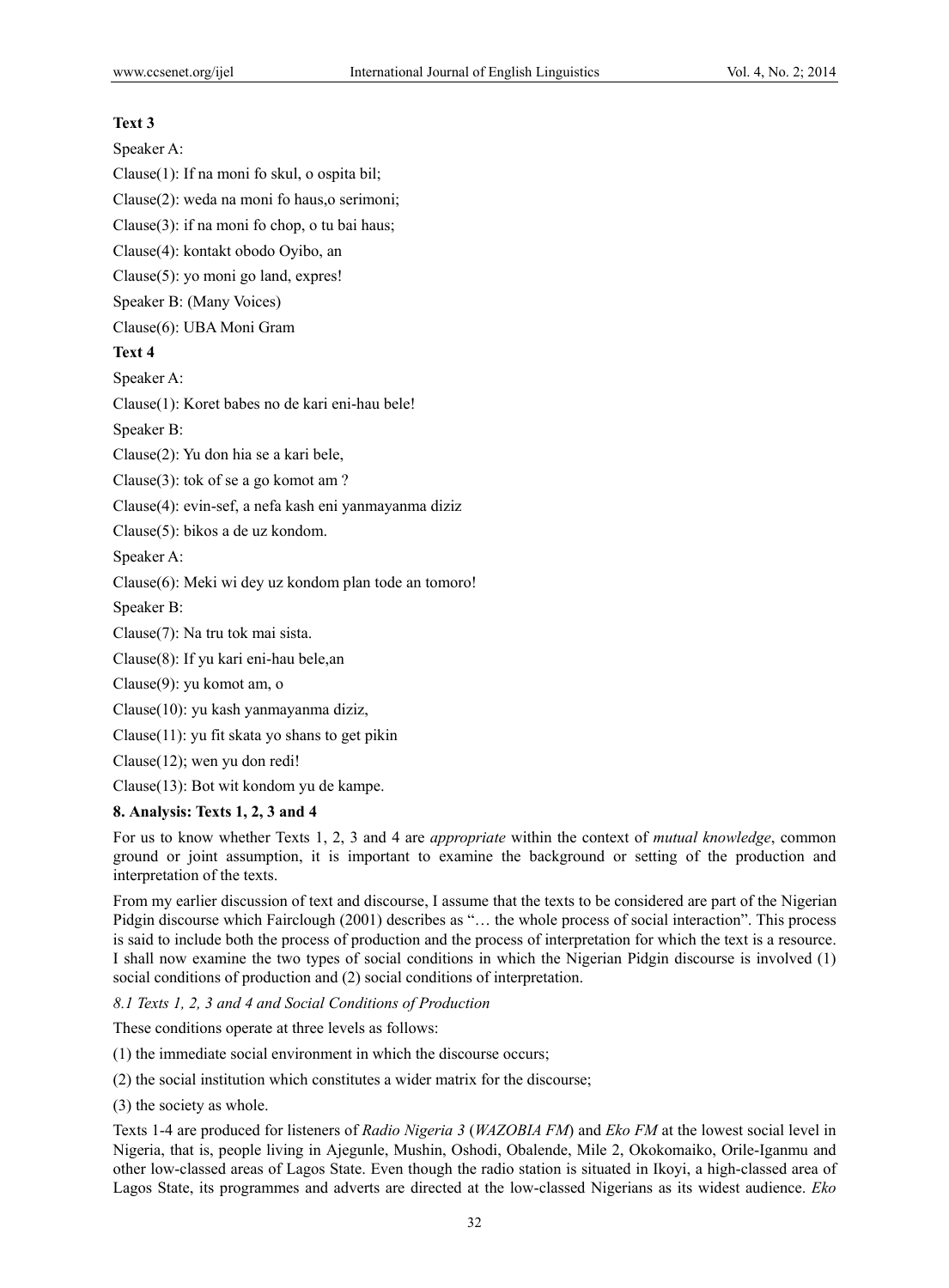*FM* is situated at Ikeja, the capital of Lagos State where majority of Lagosians work and live.

Since the purpose of Text 1 is to urge its audience to register so as to be able to participate in the up-coming elections it tends to be very appropriate. Text 2 is meant to create awareness about the Acquired Immune Deficiency Syndrome (AIDS), especially among poor Nigerians who live in low-classed areas and whose primary language is NP. This social condition makes the text quite appropriate.

The same social condition exists for Texts 3 and 4 which advise and recommend the use of *UBA Money Gram* for the transfer of funds from abroad because of its efficiency, and the use of condom to prevent AIDS respectively. Thus they are also considered appropriate. The reason for their appropriateness is simple. Most Nigerians who live in those places speak NP either as their common language or first, second, or even primary language. This provides a common ground, mutual knowledge, or joint assumption between the advertisers and the audience or the speakers and the listeners (interlocutors).

The use of the English language, or any other language in that context would have been inappropriate and would have the reduced the population of audience with mutual knowledge of the texts significantly. In fact, the purpose (which is to reach the widest audience at grassroots level) of placing the adverts in the media would have been defeated (from local evidence and statistics, less than 30% of Nigerians in urban centres such as Lagos speak *good English)*. Statistics, as at 1990, shows that only 5% of the entire Nigerian population speak the English language, which is the official language in Nigeria (*see Atlaspedia Online).*

Having examined the immediate environments of the texts, I now consider the level of the wider matrix of the institutions which produced them. Text 1 was produced by the National Electoral Commission, the body in charge of elections in Nigeria in 1993. In addition to its numerous adverts in English and the three major Nigerian languages (Hausa, Igbo and Yoruba), the NP text created the most significant awareness among Nigerians at the grassroots level.

Text 2 was produced by the media for the Federal Government as part of its awareness and enlightenment programmes on AIDS. As a responsible institution, Federal Government has a role to play in ensuring a good health for her citizenry, especially the poor masses. Thus Text 2 is significant as the best means of reaching Nigeria's teaming population of illiterate and semi-literate people. Moreover, mutual knowledge is usually demonstrated in a common language that is primary to people of low social class. This text makes the people closer to the responsibility of governance.

In the same vein, Text 3 produced by or for UBA, a banking institution is meant for the yearning masses that have relatives abroad who could assist them financially by transferring foreign currencies, especially the American *Dollar* or the British *Pound Sterling* to them*. By* employing this text, the institution appropriately communicates a message that meets the need of its prospective customers/clients at the grassroots level. The use of this text therefore demonstrates a common understanding or ground between the audience and the institution that produced it.

Text 4 produced by the manufacturers and/ or dealers/distributors of condom may also be considered appropriate because low-classed people are noted to be most sexually active and promiscuous. Lack of good education, ignorance and superstition tend to make people engage in unsafe sex. Some men and women believe that the use of condom could give irritation and some skin allergies because condom is artificial, so they avoid it. Some men believe that by putting incisions on their penises they could prevent themselves from contracting AIDS. Thus the of use Text 4 is appropriate because it communicates the important message that condom not only protect, to a large extent, people from contracting AIDS and other sexually transmitted diseases but also prevent unplanned pregnancies. By this text the institution (body, association) of manufacturers seems establish a common ground with the ignorant audience by educating them on why they should use condom. This is the institution's social responsibility to its immediate environment.

At the level of the society, the four texts can be assumed to be appropriate. The reason for this is that texts were generated to communicate certain messages which their audiences are expected to accept or be persuaded as being of significant benefits to them at this level, and in the context of these texts, any attempt to use the English text or that of any other language would have resulted in a fiasco. In fact, at this level, there is the pervasiveness of some common knowledge or assumption that Fairclough (ibid) calls "members' resources (MR)" between the producers and the receivers of the texts.

I shall now consider Texts 1, 2, 3 and 4 in relation to their social conditions of interpretation which also involve both their producers and their audiences.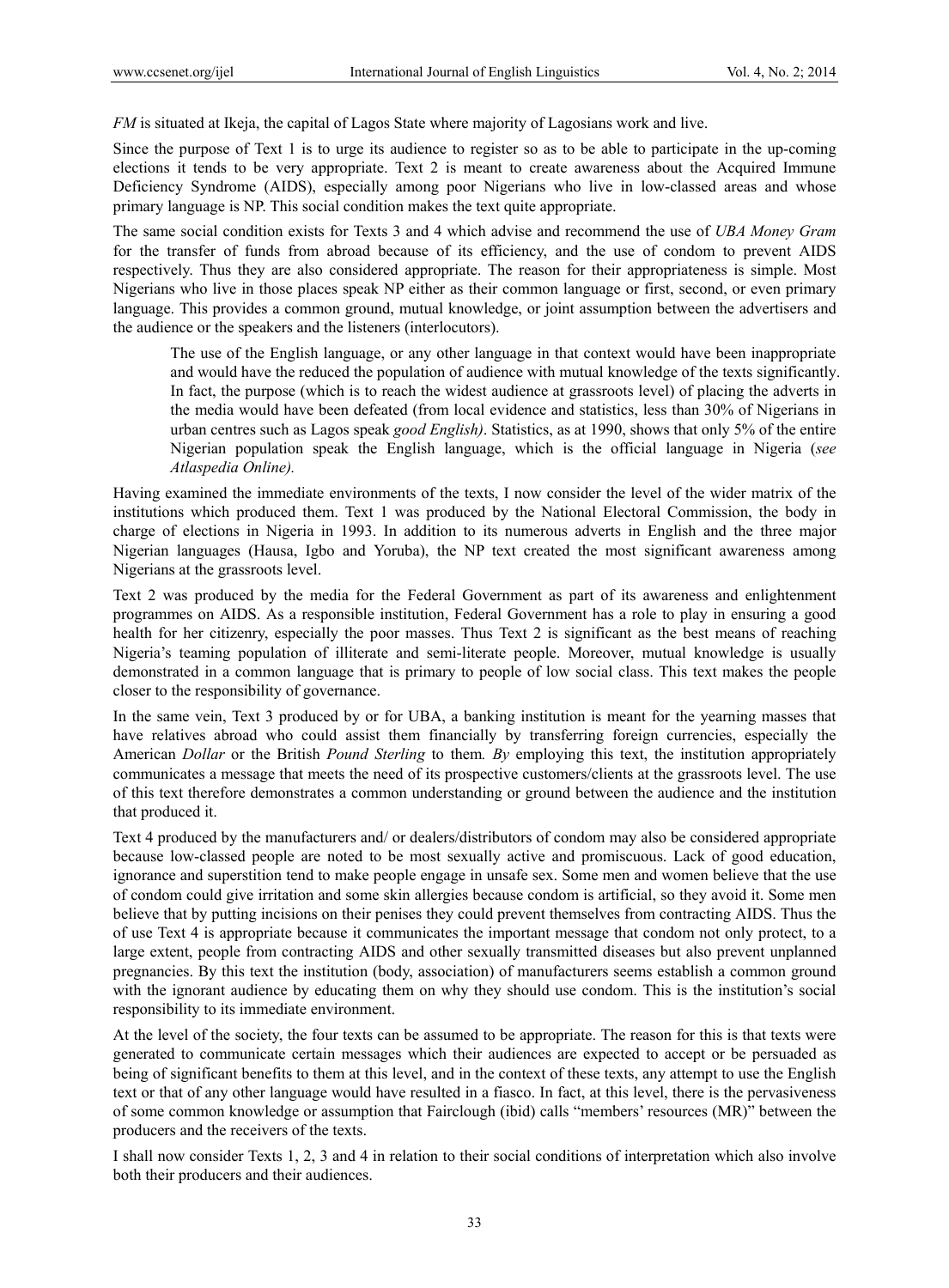## *8.2 Text 1, 2, 3 and 4 and Social Conditions of Interpretation*

The levels of immediate social environment, institution and society are also relevant under the Social Conditions of Interpretation. Texts 1, 2, 3 and 4 can be considered as appropriate when examined from the perspectives of the audience. In any kind of discourse, effective communication can only be said to have taken place when the feedback reflects that the intention of the speaker/producer has either been performed by or at least influenced, persuaded or convinced the listener/audience. What determines this is actually the mutual knowledge or common ground that exists between the interlocutors.

From all indications, the four texts demonstrate appropriateness and mutual knowledge or common ground that is the hallmark of pragmatic presupposition. Text 1 presupposes that the low-classed people are not usually well-informed about issues such as voter's registration and, when they are, they still require some persuasion. This makes clauses (1), (2) and (3) most appropriate here. The expressions in clauses (1) "Go dea", (2) "dem dey weit" and (3) "Go nao" are extremely persuasive. Clauses (4), (5), (6) and (7) explain the negative implication of not registering while clause (8) provides information about the duration or period of registration. These clauses therefore presuppose a common ground for moving Nigeria forward politically.

Text 2 presupposes that most Nigerians are ignorant of the nature of AIDS, as a deadly disease. This ignorance is evident in the text of the discourse of its interlocutors. From Text 2, it is clear that *Speaker B* did not understand that AIDS cannot be contracted by touching someone who had it. The text, in Clauses (6) and (8), simply shows the high level of ignorance of most people. Hence, the people need to be enlightened in a text that is most easily accessible to them. Thus this text can also be noted to be appropriate and to demonstrate a common ground to prevent the spread of AIDS among ordinary Nigerians.

Similarly, Texts 3 and 4 can be said to presuppose that people are always in need of money for various purposes including payment of children's fees, utility bills, mortgage, et cetera, and that most people dislike the use of condom, and, therefore, engage in unsafe sex respectively. The interpretation of the messages of Texts 3 and 4 becomes easy because the texts are couched in the language of masses, NP. The texts therefore are appropriate since they serve a common ground of interaction between the texts producers and their various audiences.

From analysis of Texts 1, 2, 3, and 4, it becomes clear that *Pragmatic Presupposition* is useful for the analyses of NP discourse. I now apply Implicature on the same texts.

## *8.3 Implicature in Nigerian Pidgin Media Adverts*

Texts 1, 2, 3 and 4 are now analysed in terms of their implicature. Implicature theoretically relates to the meaning that may be outside the mutual knowledge of interlocutors. This meaning is said to be beyond the structure of a text, beyond its literal sense. It more or less relates to the non-linguistic interpretation of a text. As noted earlier, implicature is a principle which implies what the speaker does not actually say and what the hearer does not know. Evidence from the four texts suggests that each of them implies much more than what is actually said in it by its producers. Each of the clauses or phrases that make up each text tends to imply more than what is said in it linguistically.

Consider Text 1, for instance. Its Clause (1) says: *Go dea* which mean "Please go there". Here, the speaker did not say precisely where he wants the listener/audience to go. Even Clauses 2 and 3 do not say it. Clauses (4) and (5) which mention *rejista (*register) did not mention what the listener should register for*.* The mention of … *rait to vot* (franchise) in Clause (6); *yo pawa* (your political weapon) in Clause (7) and *di senta* (centre) in Clause (8) only imply "the centre for the registration of voters" after they must have been read together with those in Clauses  $(1)$ ,  $(2)$ ,  $(3)$ ,  $(4)$  and  $(5)$ , even though it is not directly stated in the text.

The four maxims supporting the principle of *implicature* can be applied to the text as follows: In terms of Quantity, in Text 1, each of Clauses  $(1)$ ,  $(2)$ ,  $(3)$ ,  $(4)$ ,  $(5)$ ,  $(6)$ , and  $(7)$  may be said to have violated this maxim because it is not as informative as it should have. And it is only when Clause (8) is taken with (9) and (10) that it becomes adequately informative. Thus, Clauses (8), (9) and (10) also violate this maxim.

In terms of the maxim of Quality, all the Clauses may be said to conform with this criterion because the information in each of them is true and correct. This is also applicable to the criterion of Relation since the clauses are all relevant with respect to the information they provide. In terms of Manner, Text 1 may be regarded as clear, brief and orderly. This reflects in all its clauses except Clause (8) where enough/adequate information has to be provided about the registration period. From the foregoing analyses, it is clear that implicature provides a strong tool for the analysis of NP media discourse as evident in Text 1.

The maxims can also be applied to Texts 2, 3 and 4. Text 2 seems illuminating in terms of the criterion of Quantity. With the exception of Clauses (2) and (4) which are *Imperative* and *Affirmative* (structurally)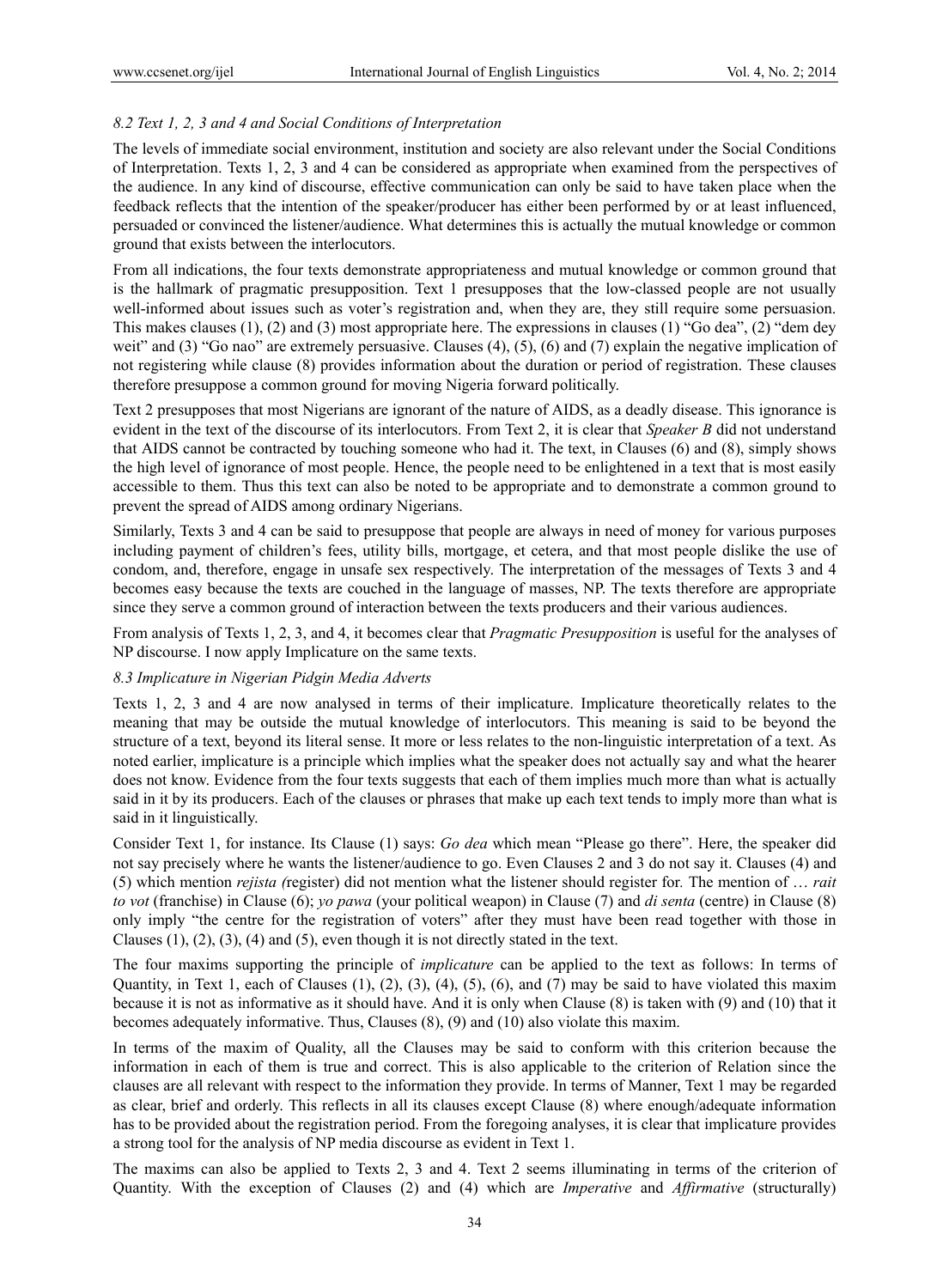respectively, the six others are *interrogative*. Thus Clauses (1), (3), (5), (6), (7) and (8) tend to elicit information rather than provide it. Then one may want to ask how much information should or can such a text provide in order to be considered enough or adequate. The use of interrogative clauses regarded as a communicative strategy under the principle of implicature to elicit or furnish information as an implication of what is not said.

Thus through this strategy Text 2 may be said to have satisfied the criterion of Quantity. It may also be said to have satisfied the criteria of Quality, Manner and Relation because all its eight clauses tend to elicit facts or true information, and are brief and clear, structurally, as well as relevant. These four criteria can be observed to apply to Texts 3 and 4 in a similar way.

#### **9. Conclusion**

From the foregoing analyses, it is possible to draw some illuminating inferences. This study explicates and highlights how and why Pidgin adverts communicate the intended meaning of their advertisers and how the audiences perceive them through an application of "Presupposition" and "Implicature" as conceptual or theoretical tools. These tools provide illuminating insights and perspectives on Nigerian Pidgin media adverts. Thus it is insightful that NP media adverts can be studied using relevant linguistic/discourse paradigms; and that *presupposition* and *implicature* are useful analytical tools for the explication of pragmatic perspectives on NP media adverts.

## **References**

- Adekunle, M. (1974). The Standard Nigerian English. *Journal of English Studies Association* (*JNESA*), *6*(1), 24-37.
- Agheyisi, N. R. N. (1984). Linguistic Implications of the Changing Role of Nigerian Pidgin English. In *English World-Wide* (pp. 210-241). Amsterdamin John Benjamins B. V. http://dx.doi.org/10.1075/eww.5.2.04agh
- Akinnaso, F. N. (1989). One Nation, Four Hundred Languages: Unity and Diversity in Nigeria's Language Policy. *Language Problems and Planning*, *13*(2). http://dx.doi.org/10.1075/lplp.13.2.03aki
- Bamgbose, A., Banjo, A., & Thomas, A. (1995). *New Englishes: A West Africa Perspective*. Ibadan: Mosuro.
- Boer, S. G., & Lycan, W. G. (1978). A Performadox in Truth-Conditional Semantics. *Pragmatic Microfiche*, *3*(3), A3-C12. (Revised Version printed in Linguistics and Philosophy (1986)).
- Brosnahan, L. F. (1958). English in Southern Nigeria. *English Studies*, *39*, 97-110. http://dx.doi.org/10.1080/00138385808597010
- Elugbe, B. O., & Omamor, A. P. (1991). *Nigerian Pidgin: Problems and Prospects*. Ibadan: Heinemann Educational Books Nigeria Plc.
- Fairclough, N. (2001). *Language and Power*. London: Longman.
- Faraclas, N. G. (1996). *Nigerian Pidgin*. London: Routledge. http://dx.doi.org/10.4324/9780203192801
- Flint, J. E. (1960). *Sir George Goldie and the Making of Nigeria*. London: Oxford University Press.
- Grice, H. P. (1975). Logic and Conversation. In P. Cole, & J. L. Morgan (Eds.), *Syntax and Semantics: Vol. 3. Speecl Acts* (pp. 41-54). New York Academic Press.
- Ifode. (1983-1984). Is Nigerian Pidgin English Creolising? *JOLAN*, *2*.
- Jianmin, D. (1999). Business Writing: Using Interactional Language. *Teaching English Forum*, *37*(3).
- Keenan, E. L. (1971). Two kinds of Presupposition. In Fillmore, & Langendoen (Eds.), *Studies in Linguistic Semantics*. New York: Hott, Rinehart Winston PP.
- Kempson, R. M. (1975). *Presupposition and the Delimitation of Semantics*. Cambridge: Cambridge University Press.
- Latimer Clarke Corporation Pty Ltd. (1993-2009). *Atlaspedia Online*. Retrieved from http://www.latimerclarke.com
- Levinson, S. (2003). *Pragmatics*. Cambridge: Cambridge University Press.
- Mey, J. L. (2001). *Pragmatics: An Introduction*. Oxford: Blackwell Publishing. http://dx.doi.org/10.1016/S0378-2166(01)80016-3
- Moore, C. (2010). *Fela: This Bitch of a life*. Lagos: Cassava Republic.
- Obiechina, E. N. (1974). Varieties Differentiation in English Usage. *JNESA*, *6*(10), 80ff.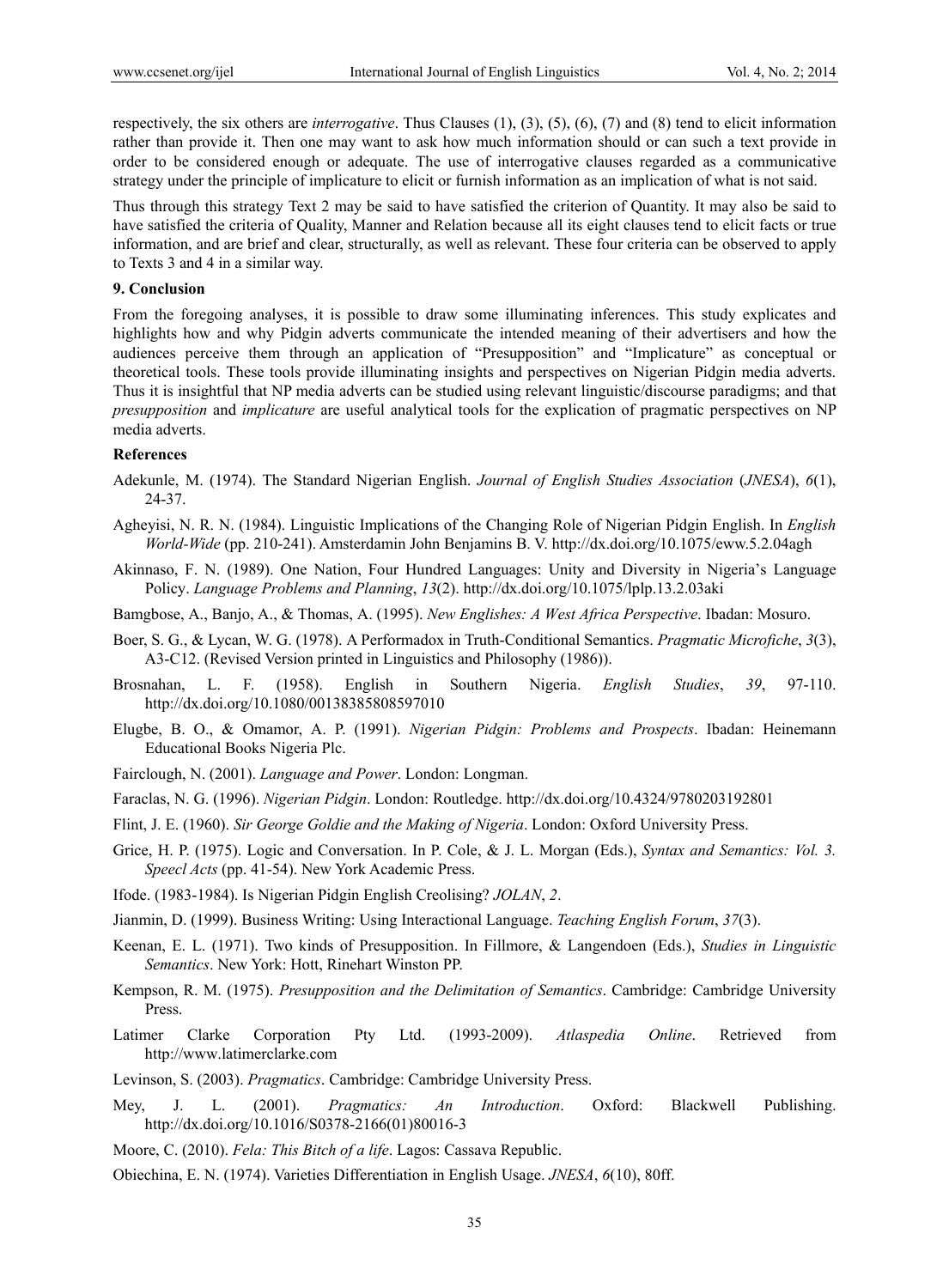Ogu, J. N. (1992). *A Historical Survey of English and the Nigerian Situation*. Calabar: Kraft Books Limited.

Osoba. (2000). *Tense and Aspect in Nigerian Pidgin* (Unpublished doctoral dissertation). University of Lagos.

Palmer. (1996). *Semantics*. Cambridge: Cambridge University Press.

Sellar, W. (1954). Presupposing. *Philosophical Review*, *63*, 197-215. http://dx.doi.org/10.2307/2182346

Stalnaker, R. C. (1974). Pragmatic Presuppositions. In Rogers, Wall, & Murphy (Eds.), *Proceedings of the Texas Conference on Performatives, Presupposition & Implicature*. Washington: Centre for Applied Linguistics.

Strawson, P. F. (1952). *Introduction to Logic Theory*. London: Methuen.

Wilson, D. (1975). *Presupposition and Non-Truth Conditional Semantics*. London: Academic Press.

Yule, G. (1996). *The Study of Language*. Cambridge: Cambridge University Press.

## **Appendix A**

Text 1

National Electoral Commission's Advert on Voters Regisration (May 1992)

(Source*: Radio Nigeria 3, WAZOBIA FM 93.5*)

Go dea, dem de weit fo yu o! Go nao an rejista o! Na onli wen yu regista Yu get rait to vot. Yo vot na im bi yo pawa o. Di senta dem de opin efri-de-bai-de from et o'klok fo di moni go rish sis o'klok fo ifnin from Monde etin May, go rish Monde twenti-faif 1992. Na di National Eletora Komishon se mek wi kari dis tori rish yo domot ooo.

## An English Translation:

Please go there, they are waiting for you! Go and register now! It is when you register that you have the right to vote. Your vote is your power! The Centres open every day, from 8 o'clock in the morning to 6 O'clock in the evening, from Monday 18 to Monday twenty-five May, 1992.

Text 2

Media Advert on AIDS (September 2010)

(Source: *Eko FM*)

Speaker A: Wai yu waka pas man laik dat, nau?

Speaker B: Kom o, na tru se yo go Pikolo haus?

Speaker A: Yes, a go si am.

Speaker B: An yu tosh am wit yo and?

Speaker A: A a, wai a no go tosh am, eh?

Speaker B: Abi yu de creis? Yu no kno se Pikolo don kari AIDS?

An English Translation:

Speaker A: Why did you just walk away without saying, Hi?

Speaker B: Listen, is it true you went to Pikolo's house?

Speaker A: Yes, I did visit him.

Speaker B: And did you shake his hands?

Speaker A: Ah ah, why shouldn't I shake his hands, eh?

Speaker B: You must be crazy! Aren't you aware he has contracted AIDS?